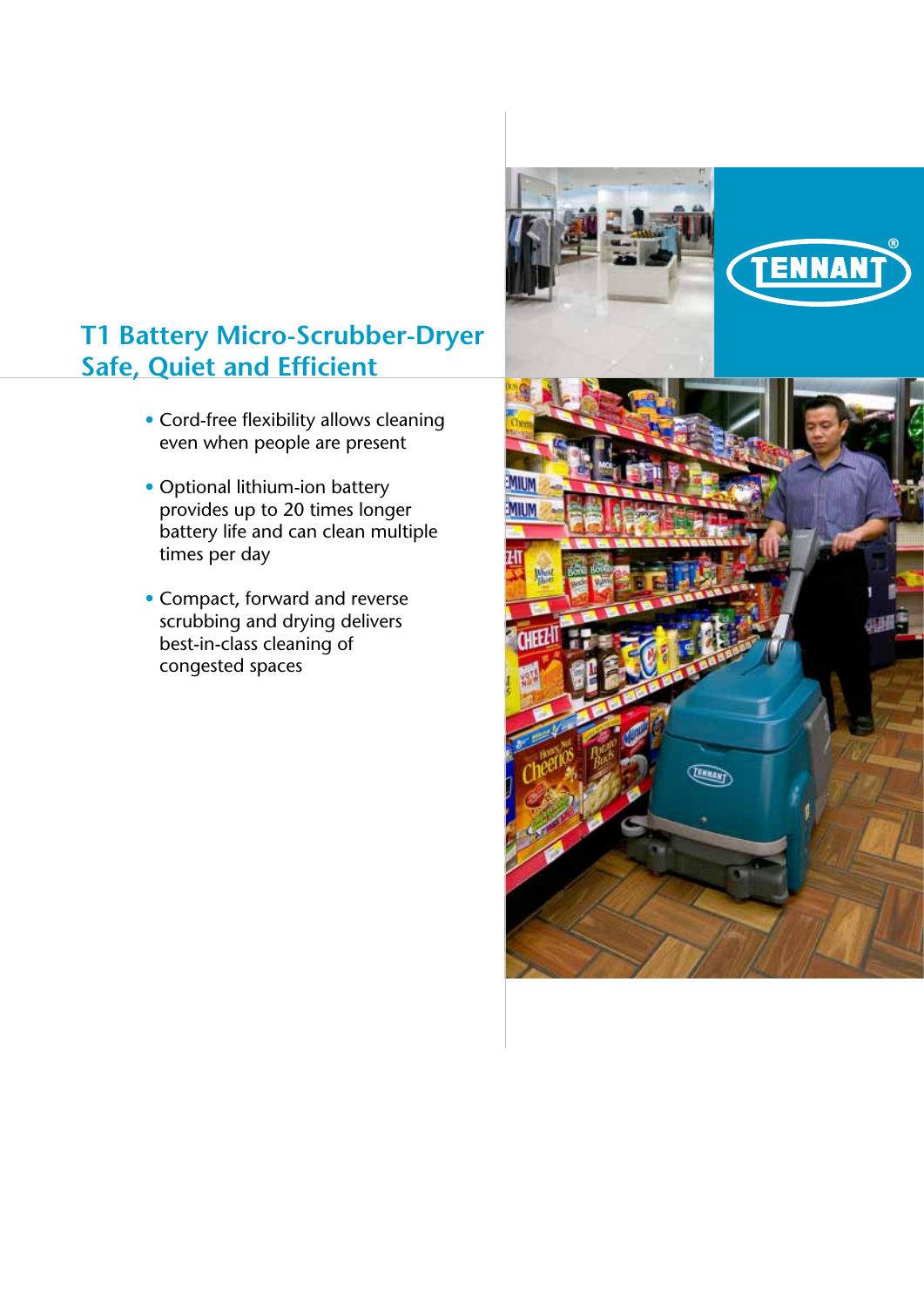# **Quietly delivers a clean and safe environment any time of day**

#### Cordless design provides safe, flexible cleaning

The T1 Battery Micro-Scrubber-Dryer eliminates cord hazards and constraints, so facilities can be cleaned regardless of the time of day.

#### Scrubber-Dryer can be used and recharged multiple times a day

An industry first in this category, the T1 Battery Micro-Scrubber-Dryer with the lithium-ion battery is a multiple-use, daily cleaning tool that is virtually always ready to clean. Compared to standard batteries, lithium-ion battery technology lasts up to 20 times longer in high frequency, quick charge applications.

#### Compact, manoeuvrable design and powerful scrubbing action

At 68 dBa, the T1 Battery Micro-Scrubber-Dryer cleans small, congested areas safely and efficiently without disturbing customers, patients, students or employees. The T1 Battery Micro-Scrubber-Dryer features excellent water recovery to reduce slip and fall accidents. This compact Scrubber-Dryer is perfectly sized to handle spills, front entrance ways or vestibules, check out aisles, cafés, "back of house" projects and touch ups any time of day.



### **MANY APPLICATIONS**

The versatile T1 Battery Micro-Scrubber-Dryer is a perfect fit for these and other facilities:

- *Retail* cordless design allows cleaning in congested areas
- *Healthcare* quiet operation allows cleaning in patient rooms
- *Education* low profile allows cleaning under tables and desks

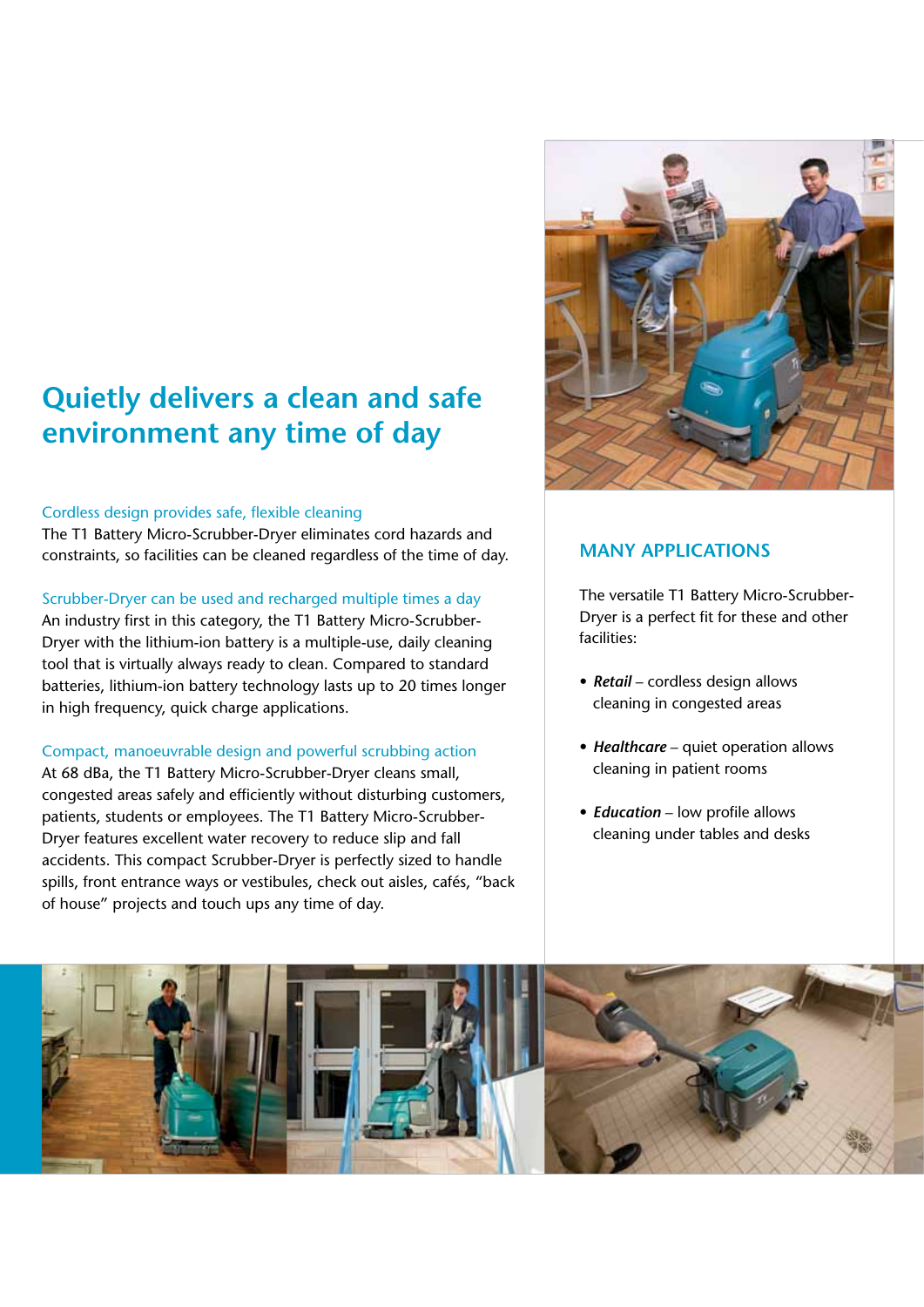# **Two Battery Options to Match Your Needs**

The T1 Battery Micro-Scrubber-Dryer can be ordered with a sealed AGM battery or a lithium-ion battery. The AGM battery provides up to 45 minutes of high performance cleaning and is best suited to single daily use.

Lithium-ion batteries provide up to 60 minutes of run time, thrive on multiple use/charge applications, and are lighter and provide longer run time than standard batteries. Lithium-ion batteries turn the T1 Battery Micro-Scrubber-Dryer into the ultimate cleaning tool – virtually any time, anywhere.

## Battery Recommendation Matrix

| <b>APPLICATIONS</b>                                                             | <b>AGM</b> | <b>LITHIUM-ION</b> |
|---------------------------------------------------------------------------------|------------|--------------------|
| 1-2 charges per day (standard daily cleaning)                                   |            |                    |
| 3 or more charges per day                                                       |            |                    |
| Multiple users/departments daily                                                |            |                    |
| "Utility Tool" usage – mop and bucket approach<br>for cleaning                  |            |                    |
| Seasonal clean up issues (snow/salt, sand, rain, etc.)<br>tracked into facility |            |                    |
| Frequent spills or touch ups needed                                             |            |                    |

# **Quality options/ features ensure peak performance**

**Optional quick-charge lithium-ion battery** enables unit to be used multiple times per day.

AGM

Lithium-ion



**Insta-Adjust handle**  improves worker comfort and productivity.



**Removable, easy-to-clean hygienic tanks**  reduce bacteria growth and improve



environmental health.